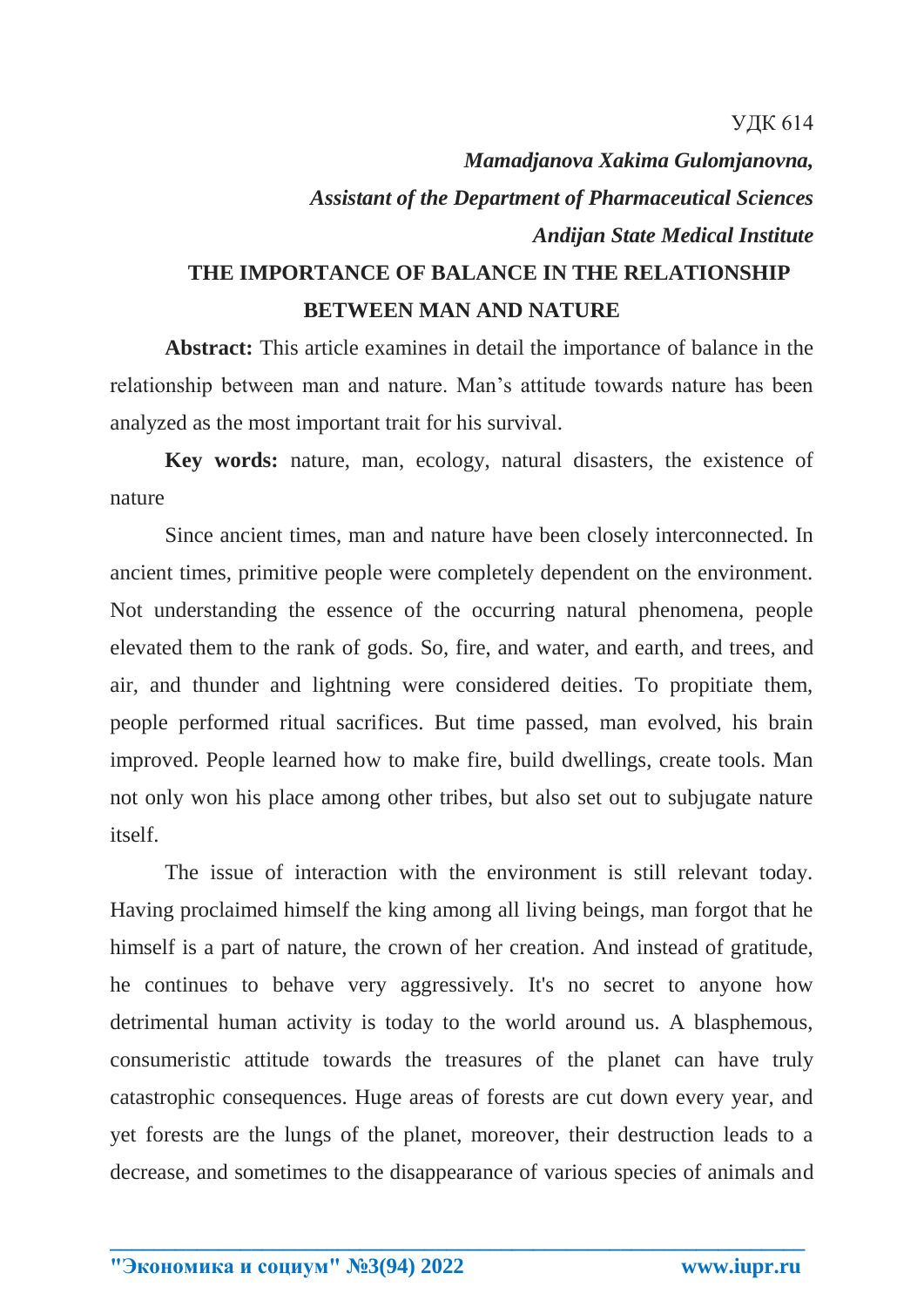plants. Where did the pure springs go? Tons of waste are dumped into the water, and it is dangerous not only to drink it, but even just to swim in it.

The air is poisoned by the exhaust of millions of cars, poisonous emissions from factories. There is such a smog over the cities that at night it is sometimes difficult to distinguish stars in the sky. It is comforting that there are still ecologically clean areas untouched by "civilization". For example, when we come to the Askania-Nova nature reserve, we enjoy clean air filled with the intoxicating smell of steppe herbs. A person forgets that the reserves in the bowels of the planet will someday run out, and continues to rapaciously extract minerals. And this despite the fact that scientists have long been talking about the possibility of using the energy of the sun, wind, ebbs and flows.

It seems that everyone has forgotten that man cannot exist outside of nature. After all, he lives on earth, eats its fruits, breathes air, drinks water. And at the same time, he cares so little about the preservation of his habitat!

I would like to recall that in ancient times people were very careful about nature. We can judge this by the fairy tales, myths, legends, songs, proverbs and sayings that have come down to us. It is very important that today's children have the opportunity to join this treasury. And I believe that the family and the school play a leading role in this. In childhood, parents introduce the child to the environment, teach them to take care of it, take care of animals and plants. At school, children learn to love and respect nature in the lessons of natural history and valueology.

We need to remember how much joy the world around us gives us: a blossoming bud, the rustle of rain, the radiance of the sun, the greenery of foliage - how can you not love it? We and nature are one big family and should live together. Somehow, the lines of N.V. Gogol caught my eye: "The entire surface of the earth seemed to be a green-gold ocean, over which millions of different colors splashed ...". Isn't it true, the writer painted an amazingly magical picture. It makes me want to see this beauty with my own eyes.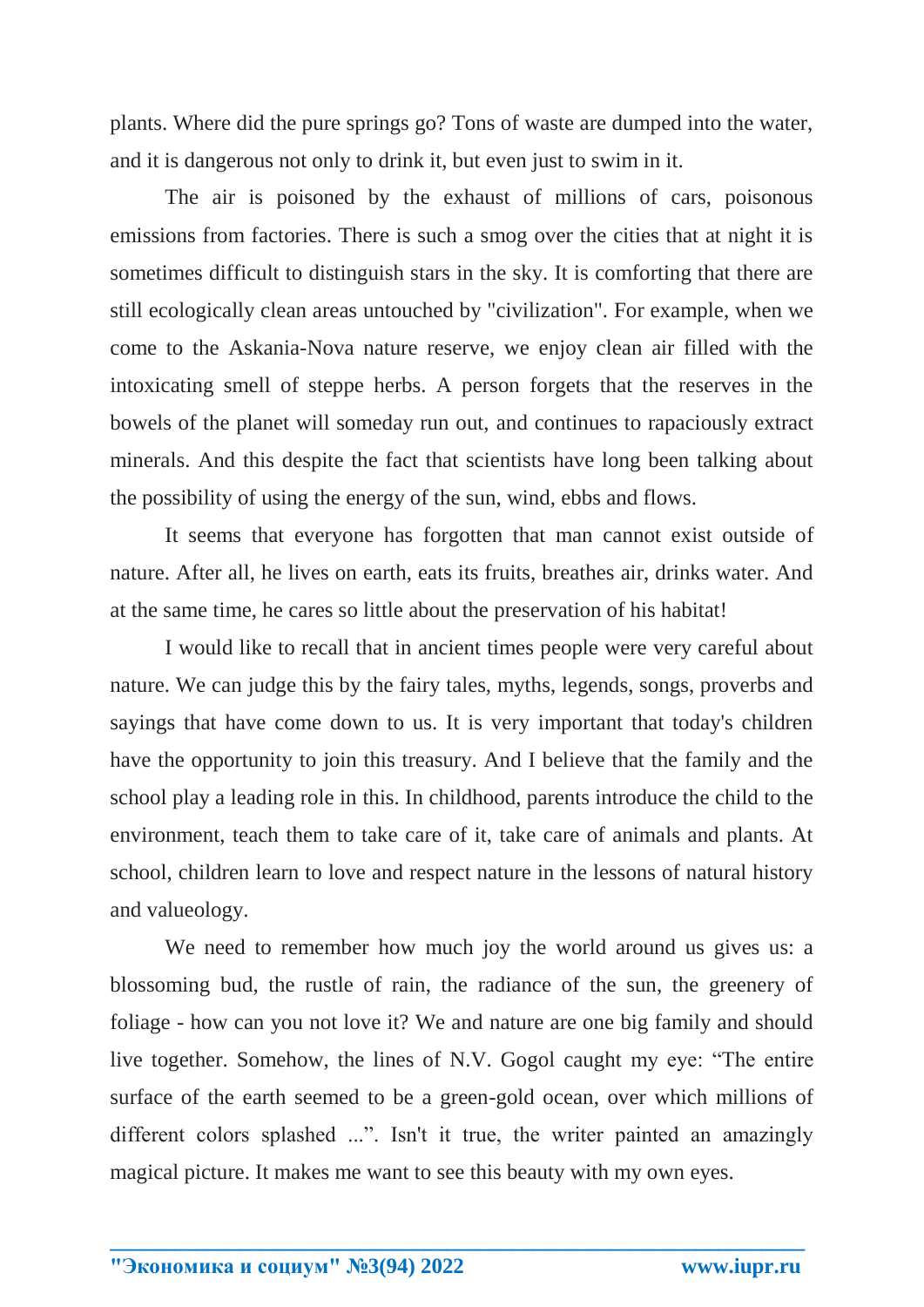But let's take a look around now. How few untouched corners of nature remain on earth that have retained their original appearance and have not been subjected to the destructive influence of civilization. The pages of the Red Book open before us a sad picture: the number of inhabitants of the green planet plants and animals - is inexorably decreasing. How many species have irretrievably disappeared from the face of the earth. But the disappearance of each of them is a significant loss for all mankind. Because they all took their place in the life chain of the planet. And with the loss of one link, the whole chain can break. However, the negative impact of man on nature has increased today so much that even during the lifetime of one generation, the appearance of the Earth is noticeably changing.

It is very sad, but I know places where once there was a beautiful mighty forest with giant trees and dense thickets of grass. How many rare plants could be seen there! This is lily of the valley, and St. John's wort, and Corydalis, which are listed in the Red Book. There were also funny hedgehogs and cowardly hares. A wide river flowed near the forest, in which the locals fished. Numerous birds built their nests along the banks. Now that place resembles a huge clearing with many ugly stumps, with scorched grass and trees and shrubs growing here and there. And in the river they wash cars, throw all kinds of garbage into it. As a result, the river became shallow, fish ceased to be found in it, birds no longer fly to its banks. And this example, unfortunately, is not the only one. It is even scary to imagine what will happen to our nature if people do not stop treating it so cruelly and soullessly, destroying it so ruthlessly.

Just think: to hear the singing of a lark, to see how feather grass shimmers in the steppe with moonlight silver, to inhale the aromas of a forest or a flowering meadow, to press your lips against a fresh cool spring - is this not the greatest joy in human life, the greatest gift that nature gives us. And how pleasant it is to relax in the evening under the open starry sky, on the fresh, cool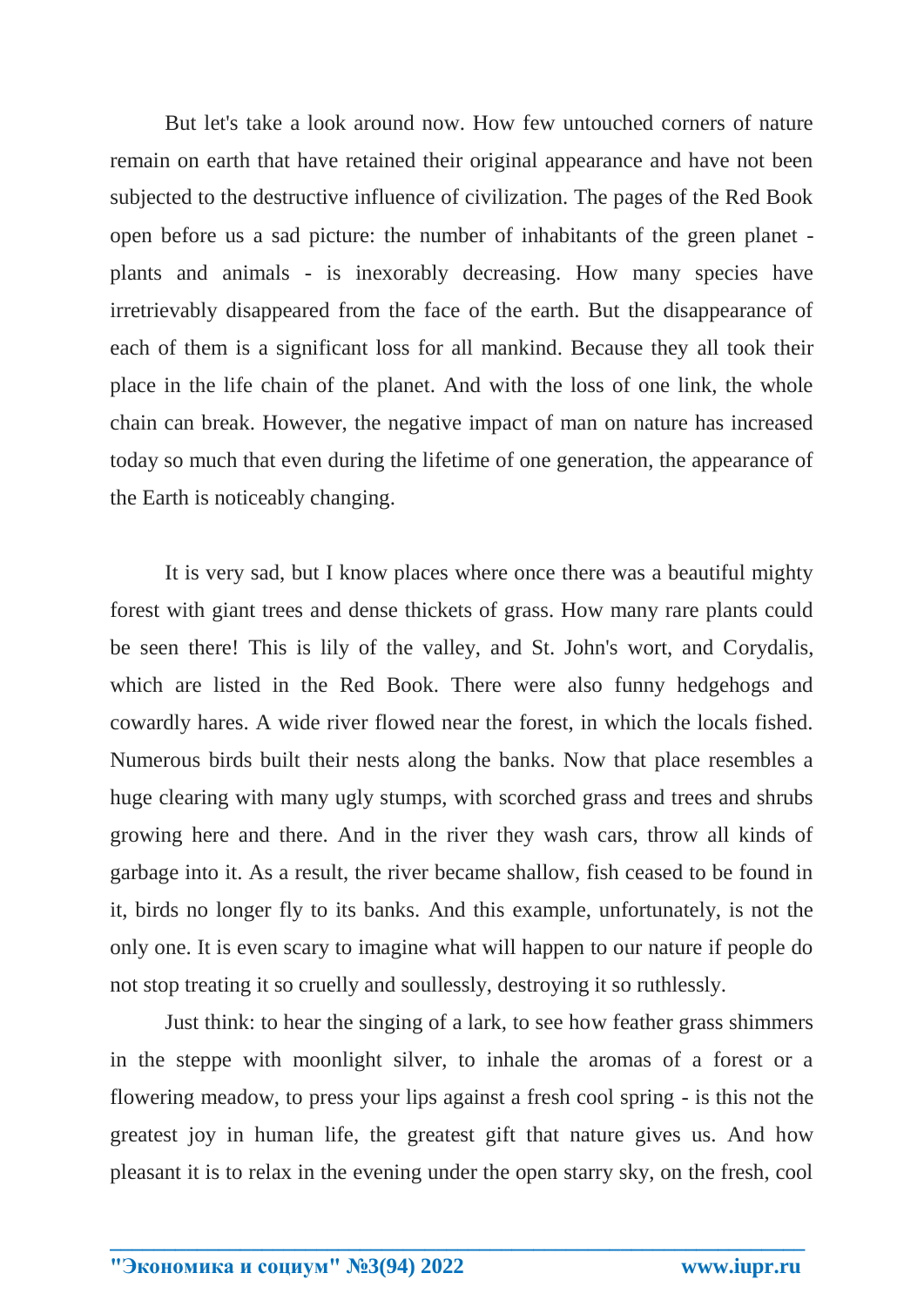grass. And around - only a lot of sparks sparkling from the darkness - fireflies. But every day such an opportunity appears less and less. And not because of our ever-increasing employment, but because there are fewer and fewer places on earth where this beauty has been preserved.

But if you are still lucky enough to get into such a rare corner of pristine nature, remember: do not pick a beautiful flower - let it bloom for everyone. Carry it in your soul. Do not look into the nests of birds - these are their homes. Frightened, the bird can leave the nest, leaving helpless chicks without maternal care. Do not make too much noise, do not take tape recorders with you to nature, you can successfully listen to them at home. And it is not necessary to talk to each other for the whole forest: enjoy that brief communication with nature that fate has given you. And the forest, and animals, and birds, and even the tiniest flower will be grateful to you for your care and attention.

## **References:**

- 1. Abdurahmon K., Abdulazizovich K. U. SOME ISSUES OF IMPROVING SECURITIES ACCOUNTING //Conference Zone. – 2021. – С. 129-132.
- 2. Kamolov A. A., Raximov M. EFFICIENT ATTRACTION OF INVESTMENTS IN THE ECONOMY //Теория и практика современной науки. – 2018. – №. 1. – С. 762-765.
- 3. Kamolov A. A., Aliyev A. R. U. MARKET: ESSENCE AND FUNCTIONS //Теория и практика современной науки. – 2018. – №. 1. – С. 768-770.
- 4. Kamolov A. A., Ismoilov A. I. U. MAIN PROPERTIES OF INTERNATIONAL ECONOMIC INTEGRATION //Теория и практика современной науки. – 2018. – №. 1. – С. 765-768.
- 5. Valijonov S., Kamolov A. INFLATION MAIN FACTORS //Теория и практика современной науки. – 2018. – №. 1. – С. 67-70.
- 6. Kamolov A. A., Raximov M. S. MODERN DIRECTIONS OF ECONOMIC THOUGHT //Экономика и социум. – 2018. – №. 2. – С. 37-39.